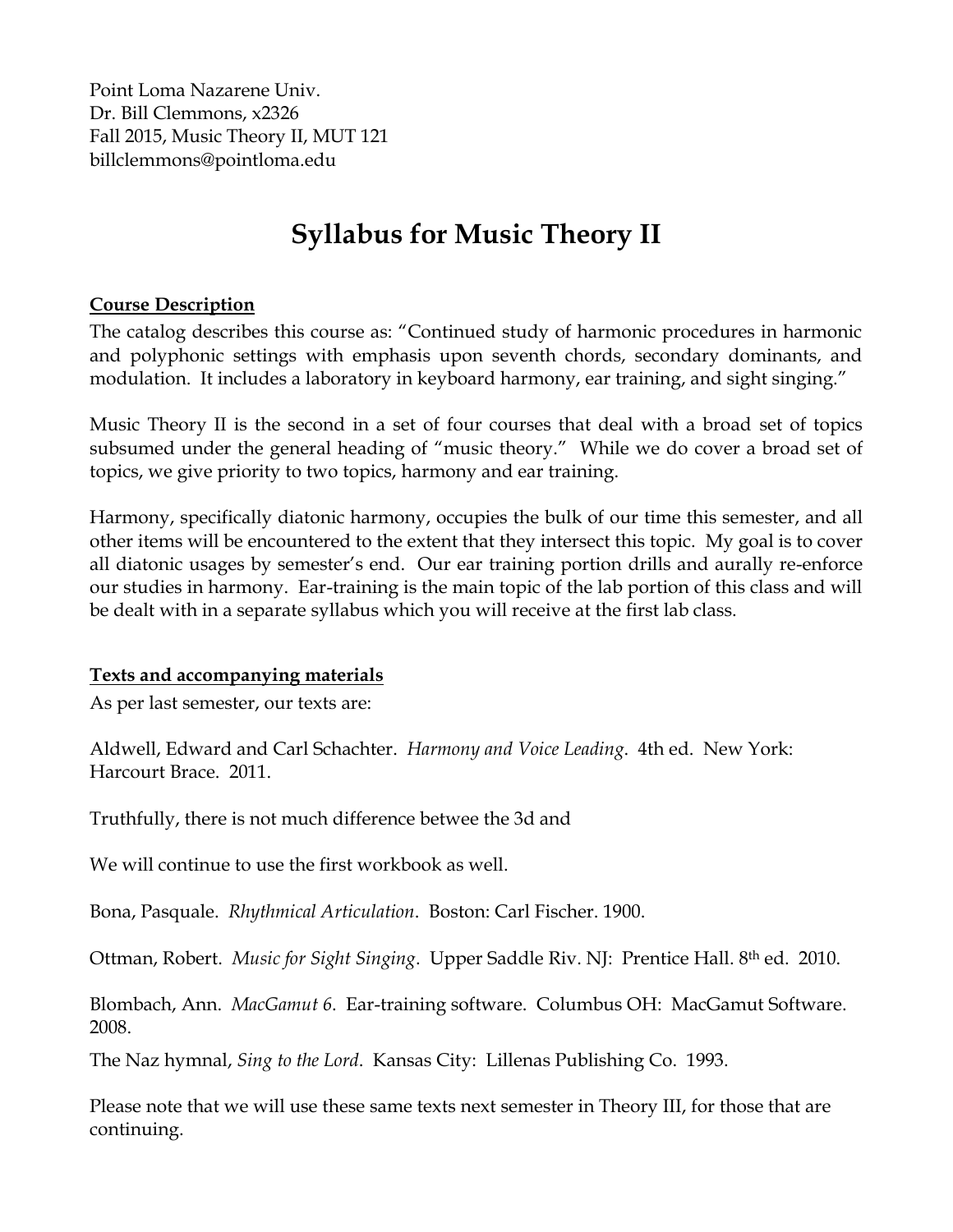In addition to the text and the workbook, you should lay in a store of manuscript paper. The bookstore usually has something that will do. Find an inexpensive paper that you can use for general work: homework, exercises, dictation, etc. There are also several websites that have printable paper. Try a search on Google for "manuscript paper."

I will be giving out handouts on a regular basis that will be prepunched to fit into a binder. These materials will usually clarify or amplify our text, but rarely duplicate it. I would highly encourage you to purchase a 1 1/2" three-ring binder to store your assignments, handouts, and compositions. You will find them to be excellent materials for future review and reference.

#### **Class Times**

This class meets Mondays, Wednesdays and Fridays, 8:30 - 9:35. Please note that we meet for an hour and 5 minutes rather than the traditional 50 minute session. We have added the extra time in order to avoid having to meet for the fourth day during the week. However, this means that our class time is extremely valuable, I will take attendance religiously and you will need to bring all books to all classes at all times.

#### **Keyboard Harmony**

There is a significant keyboard requirement for this course. It is assumed that all students have begun keyboard studies and completed at least the first semester of class piano. If you are taking this class and have not begun any keyboard work you will need to see me and discuss whether this class is the right fit.

At the start of every new section I will assign keyboard harmony exercises which are to be worked out and performed for me individually in my office. These are generally simple progressions that illustrate a particular technique that we are working on in our harmony studies. I will hear keyboard harmony exams out of class every other week approximately. Sight singing tests are also handled out of class in order to preserve our class time as much as possible. Individual signups will be conducted at our first class.

#### **Improvisation**

As in previous semesters, we will explore the materials of our class through improvisation at several points in the semester. Of specific importance to us this semester is improvising simple melodic lines above basic chord progressions. Since we are writing art songs this semester, we will be keenly interested in learning how to take simple harmonic progressions, expand them into other, related progressions and ornament these with various melodic lines. In the literature of Western music theory this process is often called "divisions" and is considered one of the basic building blocks of western music making.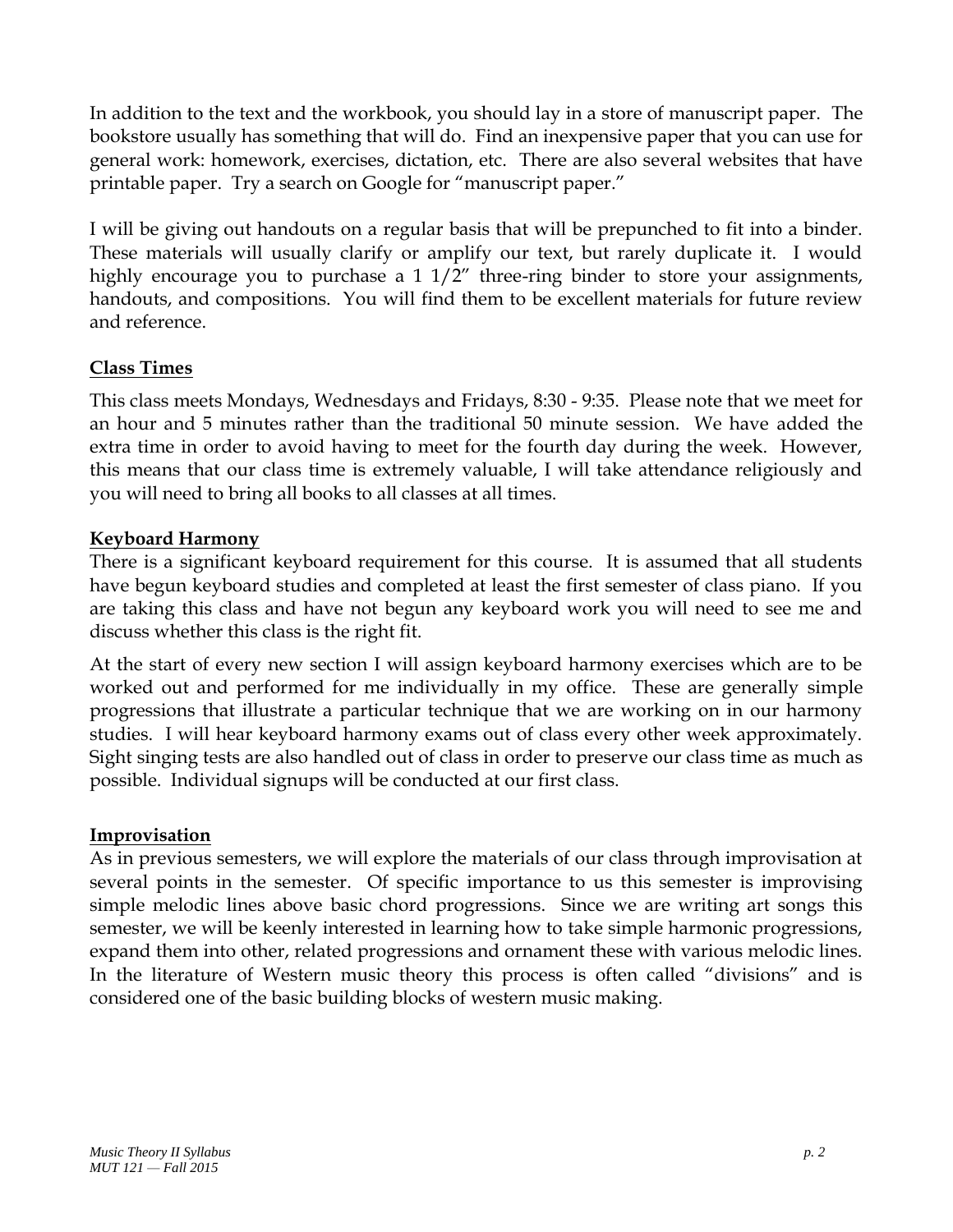#### **Course Objectives (this is what I am hoping to accomplish)**

As was the case in Theory I, our class this semester will be dominated by our study of harmony. We will study other things as well but only to the extent that they intersect our study of harmony. With this in mind, my objectives are:

- 1. to finish through Ch. 26 in our harmony text, which will complete our study of all diatonic usages, and
- 2. begin the first set of ideas in chromatic harmony by studying:
	- a. applied dominants and diminished chords,
		- b. modulation to closely related keys, and
		- c. non-harmonic tones that enliven the texture and highlight inner voices.
- 3. We will study art songs by
	- a. analyzing art songs from a number of composers
	- b. composing art songs, and use them as a vehicle to study
	- c. song forms and word painting.
- 4. Basic keyboard harmony with all diatonic progressions
- 5. Basic improvisation using diatonic materials
- 6. Sight singing and rhythmical articulation in three clefs
- 7. Melodic and harmonic dictation

#### **Learning Outcomes (this is what I want you to accomplish)**

The material in this course forms part of the Program Outcomes for the PLNU Department of Music under the heading of "essential competencies in musicianship skills." I am going to assess the growth of your musicianship skills through a number of activities in and out of class, but a few of these assignments will be "signature assignments," which are items that will form a part of your portfolio.

- 1. You will compose an art song to a poem that you select, and that you will then perform in class. The art song will reflect strong harmonic usages, set the poem correctly, reflect word painting, use a formal structure to support the text and music and use modulation and secondary dominants in a creative way.
- 2. You will create, present and write out in the form of a paper an analysis of an art song of your choosing, demonstrating your understanding of word painting, form, harmonic vocabulary, non-harmonic usage and chromatic writing.
- 3. You will demonstrate your understanding of applied harmonies by reharmonizing a gospel hymn, including a modulation, and performing it in class at the keyboard.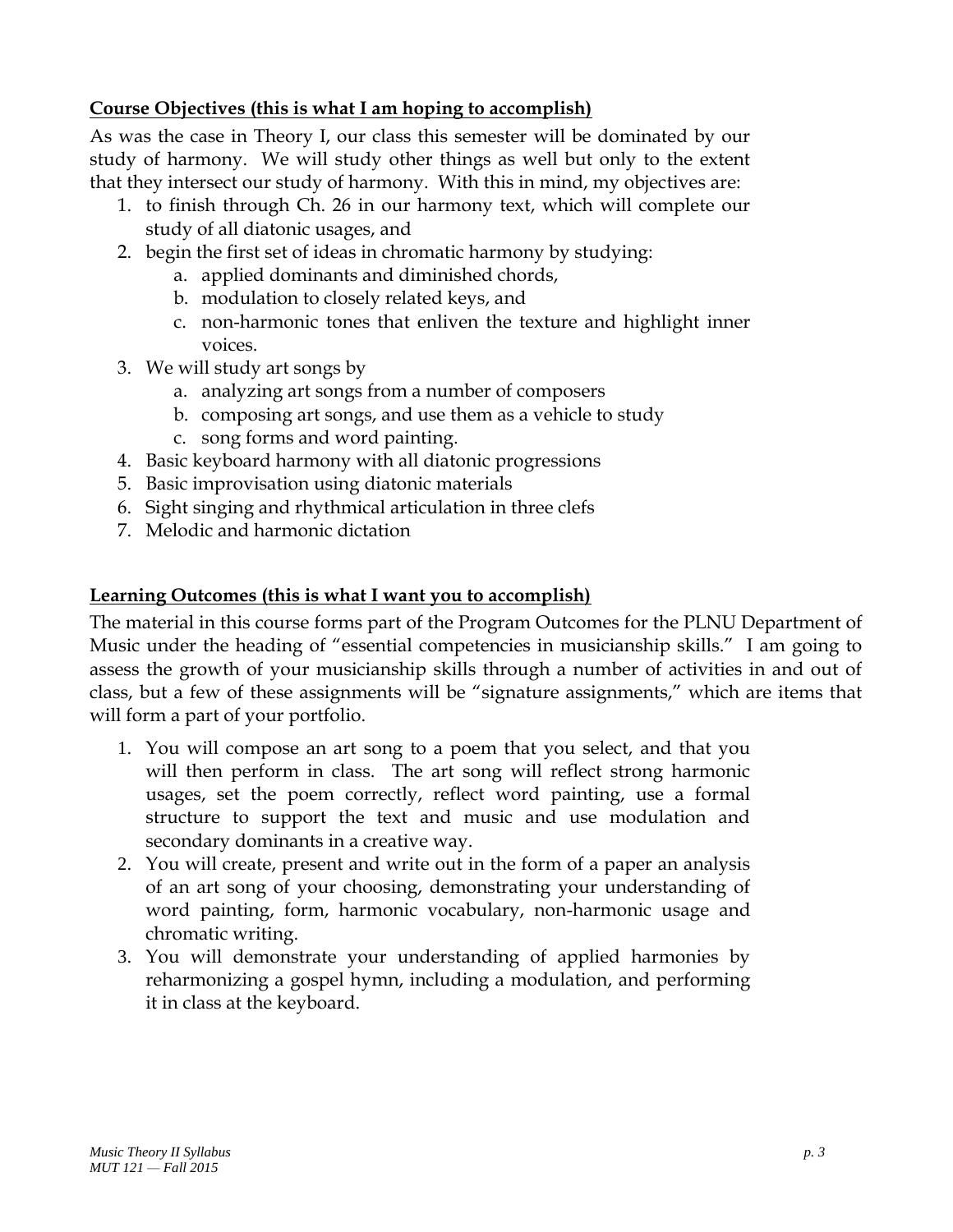- 5. You will demonstrate your understanding of modulation to closely related keys and how to use non-harmonic tones by harmonizing a chorale tune in open-voice, SATB format, performing it in class, then writing a short paper comparing your harmonization to that chosen by Bach.
- 6. You will demonstrate your growing understanding of harmony by performing progressions at the keyboard both in class and during exams.
- 7. You will demonstrate basic improvisational skills on both the keyboard and your own performing area by improvising from chord charts both harmonically and melodically.
- 8. Demonstrate a growing ability in sight singing by reading and sight singing in all four of the major clefs, in both numbers and letters, and providing simple harmonic accompaniments at the keyboard.
- 9. You will demonstrate a growing ability to hear melodies and harmonies by completing MacGamut level six in Melodic, Rhythmic and Harmonic dictation.

#### **What to Expect, How to Prepare**

There will be a reading assignment at the beginning of every new section. The reading assignments are not long, but are usually accompanied by musical examples which should be played in order to fully understand what the author is trying to communicate. Don't deprive yourself of the inestimable value of linking the sound of these ideas to the ideas themselves. Theory isn't just a series of facts, but rather a process which should develop informed hearing.

The greatest piece of advice that I can give is to develop the ability to memorize quickly. After reading the assigned chapter once through, and carefully playing the accompanying examples at the keyboard, go back with a pencil or highlighter and mark all new vocabulary, and key points. If you are following along from a handout that I have given in class, the information will be presented in the form of an outline with key questions to guide your thinking. Memorize these key thoughts, outlined procedures, and new vocabulary. You will quickly find that as dull as it sometimes is, rote memorization is often the quickest path to your goal. In a packed undergrad schedule this fact is not completely without merit. There will be a homework assignment at the end of every class, usually. These assignments generally consist of harmonizations, analyses, or simple compositions that can be completed before the next class.

Homework assignments are supplemented by keyboard harmony assignments that are worked on and tested outside of class. Keyboard harmony will be tested during the assigned sight-singing test times, five times per semester, or about every other week.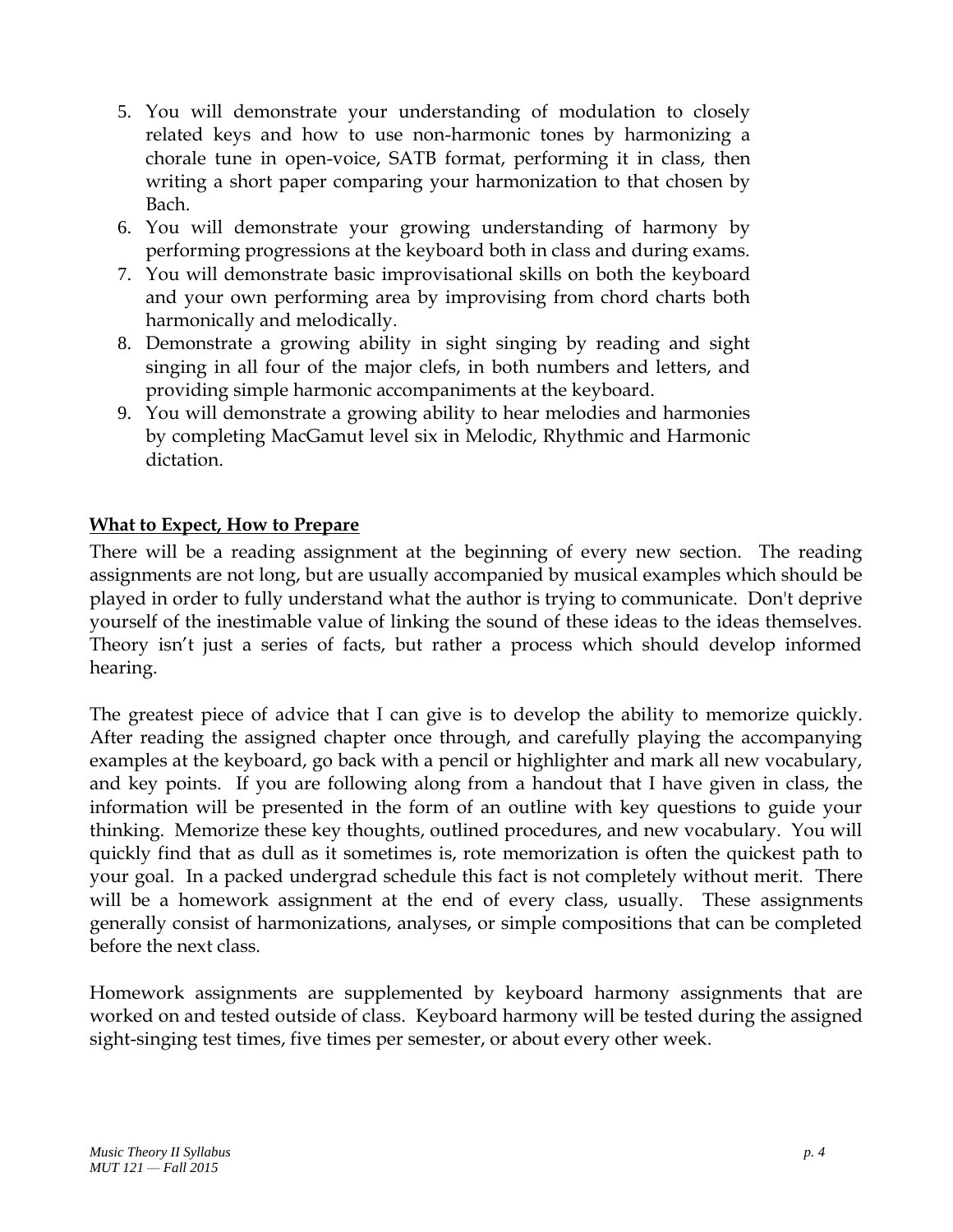#### **Academic Accomodations**

All students are expected to meet the standards for this course as set by the instructor. However, students with learning disabilities who may need accommodations should discuss options with the Academic Support Center during the first two weeks of class. The ASC will contact professors with suggested classroom needs and accommodations. Approved documentation must be on file in the ASC prior to the start of the semester.

#### **Grading and Evaluation**

We will be involved in a series of projects and exercises which will have the following weight in determining your grade.

| <b>Written Portion</b>                        |      |  |  |  |
|-----------------------------------------------|------|--|--|--|
| 1. Homework                                   |      |  |  |  |
| 2. Chapter Tests (5)                          | 10%  |  |  |  |
| 3. Final Project (Art song)                   | 10%  |  |  |  |
| 4. Written Final Exam                         |      |  |  |  |
| <b>Sight-Singing and Ear Training Portion</b> |      |  |  |  |
| 5. Keyboard Harmony                           | 5%   |  |  |  |
| 6. Daily grades                               | 10%  |  |  |  |
| 7. Bonathon exams (5)                         | 15%  |  |  |  |
| 8. Dictation quizzes                          | 5%   |  |  |  |
| 9. MacGamut                                   | 10%  |  |  |  |
| 10. Final Bonathon                            | 10%  |  |  |  |
| Total                                         | 100% |  |  |  |

Your grade is computed by averaging all of the grades in a particular category, arriving at a quality point as per the catalog for that grade, then multiplying by the percentage. If there are any discrepancies, don't hesitate to contact me. I have a lot of numbers to keep track of and inevitably will make mistakes from time to time. All of the grades are kept on eclass and should be consulted on a regular basis.

#### **Grading Scale**

The grading scale for this class is liberal and as follows:

| $100 - 93$ | A          |
|------------|------------|
| $92 - 90$  | $A -$      |
| $89 - 87$  | B+         |
| $86 - 83$  | B          |
| 82—80      | В-         |
| 79 — 77    | $C+$       |
| 76—73      | C          |
| 72—70      | $C_{\tau}$ |
| 69—67      | D+         |
| $66 - 63$  | D          |
| $62 - 60$  | D-         |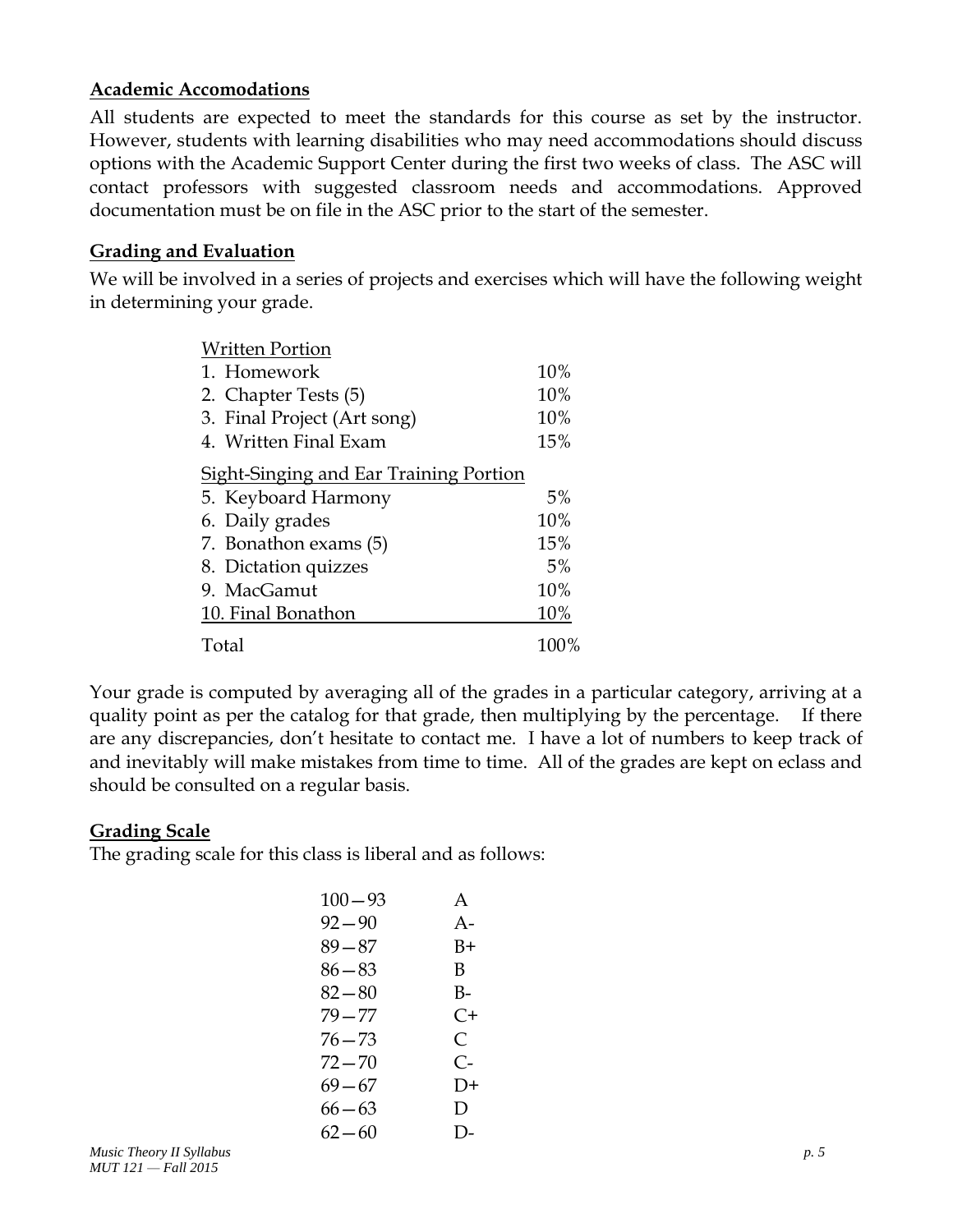59—0 F

#### **Attendance Policy**

The College maintains a fairly tough stance concerning attendance. I quote, "any student whose number of absences in a class, for any reason, exceeds the equivalent of one and one half weeks of class" may be de-enrolled from the class with a failing grade." If you miss seven classes I will not hesitate to drop you from this class. I do maintain accurate records of both absence and tardiness. Be forewarned . . . .

A rule of thumb for any class is that your total absences for the semester should never be greater than the total class meetings per week, and these absences should never be concurrent. No absence will be excused on the day of a major test, or project — unless it is a REALLY good excuse (e.g. plague, nuclear holocaust, the second coming, etc.).

#### **The Art Song Project**

Last semester we wrote hymns, this semester we work on Art Songs. There is a link on the homepage to materials that we will use in this class, as well as links to the art songs from last semester and sound files. As per last semester, we will work for most of the semester on this project, perform them for each other at the end, record them, and place them on the server for the world to enjoy. A key component of this class is listening to art songs and listening will be a part of every test in this class.

#### **Ear Training and Sight Singing**

We will continue our work in ear training and sight singing in much the same manner as last semester. We will work through clefs, note recognition and rhythm with the Bona text, sight singing with the Ottman text and dictation with MacGamut. The main differences are the value placed on each section. Please consult the list in "Grading and Evaluation" for the percentage values. In comparison to last semester keyboard, dictation and sight singing are all carrying greater percentages. These percentages will also be visible in the Canvas gradebook.

#### **Office Hours**

I maintain an open office policy, meaning, if my door is open you are always welcome to walk in and chat. I will post official office hours at some point, both on my door and on the homepage. I only teach MWF, so Tuesday and Thursday mornings will always be more open than MWF.

#### **Final Exam**

The written final for this class is on Friday, Dec. 18, 730—1000a. The keyboard and aural portion will be worked out for individual times later in the semester. The college maintains a very strict policy towards final exams. I cannot move or reschedule the exam for this class, but am required to give it at the scheduled time. In addition, I maintain a policy in this class that failure to take the final exam results in an automatic failing grade. If you know that you will have travel plans over the Christmas break, **please plan now to travel AFTER your scheduled exams, not before**.

*Music Theory II Syllabus p. 6 MUT 121 — Fall 2015*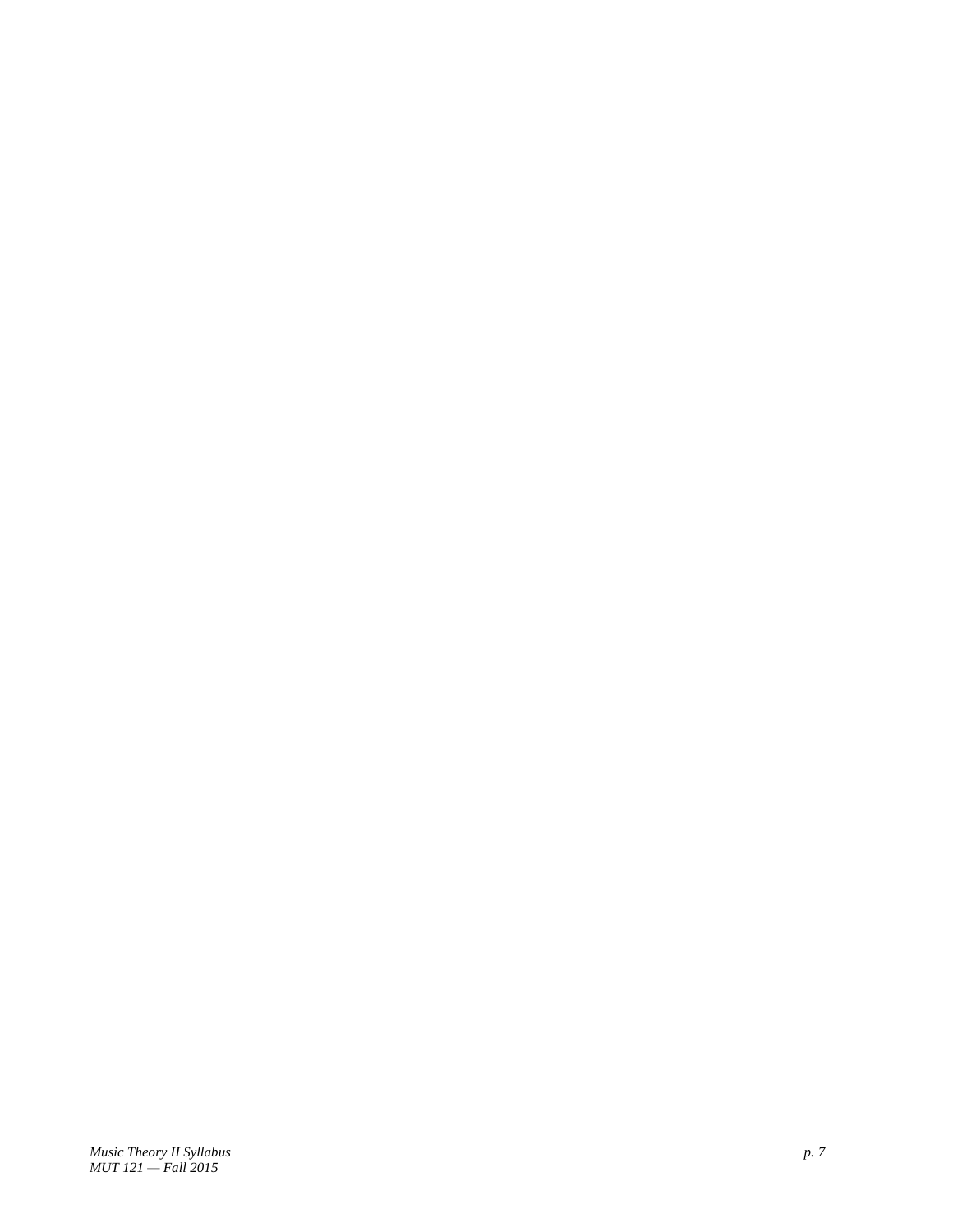### **Bibliography**

#### **Other popular undergraduate theory textbooks**

There are actually three major texts that account for the vast majority of undergraduate teaching in music theory in the US. One is the Benward from which we are working. The two others are:

Aldwell, Edward and Carl Schachter. *Harmony and Voice Leading*. New York: Harcourt Brace. 1989. Second Edition.

Ottman, Robert. *Elementary Harmony*. Englewood Cliffs NJ: Prentice Hall. 1972. Second Ed.

These three texts are really quite different in their approach, outlook, and quite often even in their terminology. I will be incorporating materials from the Aldwell/Schachter into our work this semester.

#### **Harmony**

One of the main things that we are studying this semester is harmony. The word "harmony" is an ancient Greek word with a long history and a variety of meanings at different times in that history. For the past three-hundred years or so, it has come to mean that vertical aspect of music—what we often label as a "chord"—often implying the motion of a bass voice which gives meaning and structure to the collection of notes above it. This meaning of the word is largely due to the work of an Eighteenth-century French theorist:

This work is available in English translation in an inexpensive paperback as:

*Treatise on Harmony*. Trans. and ed. by Phillip Gossett. New York: Dover Pub. 1971.

From the mid 18th century on, numerous harmony treatises were published. One interesting treatise, published towards the end of the century comes via a student of J.S. Bach himself. This work is:

Kirnberger, Johann Philipp. *Die Kunst des reinen Satzes*. Berlin and Königsberg: G.J. Decker & G.L. Hartung. 1776-1779. Facs., Hildesheim: Georg Olms. 1968.

This work is available in English translation as:

Beach, David and Jürgen Thym. *The Art of Strict Musical Composition*. Eng. trans. of Kirnberger (1776-9). New Haven: Yale UP. 1982.

*Music Theory II Syllabus p. 8* Two of his texts that bear upon our studies are:*MUT 121 — Fall 2015* Perhaps the greatest single impact on music theory in the twentieth century has come as a result of a German theorist who died just before the outbreak of WW II: Heinrich Schenker.

Rameau, Jean-Philippe. *Traité de l'harmonie réduite à ses principes naturels*. Paris: Jean-Baptiste- -Christophe Ballard. 1722.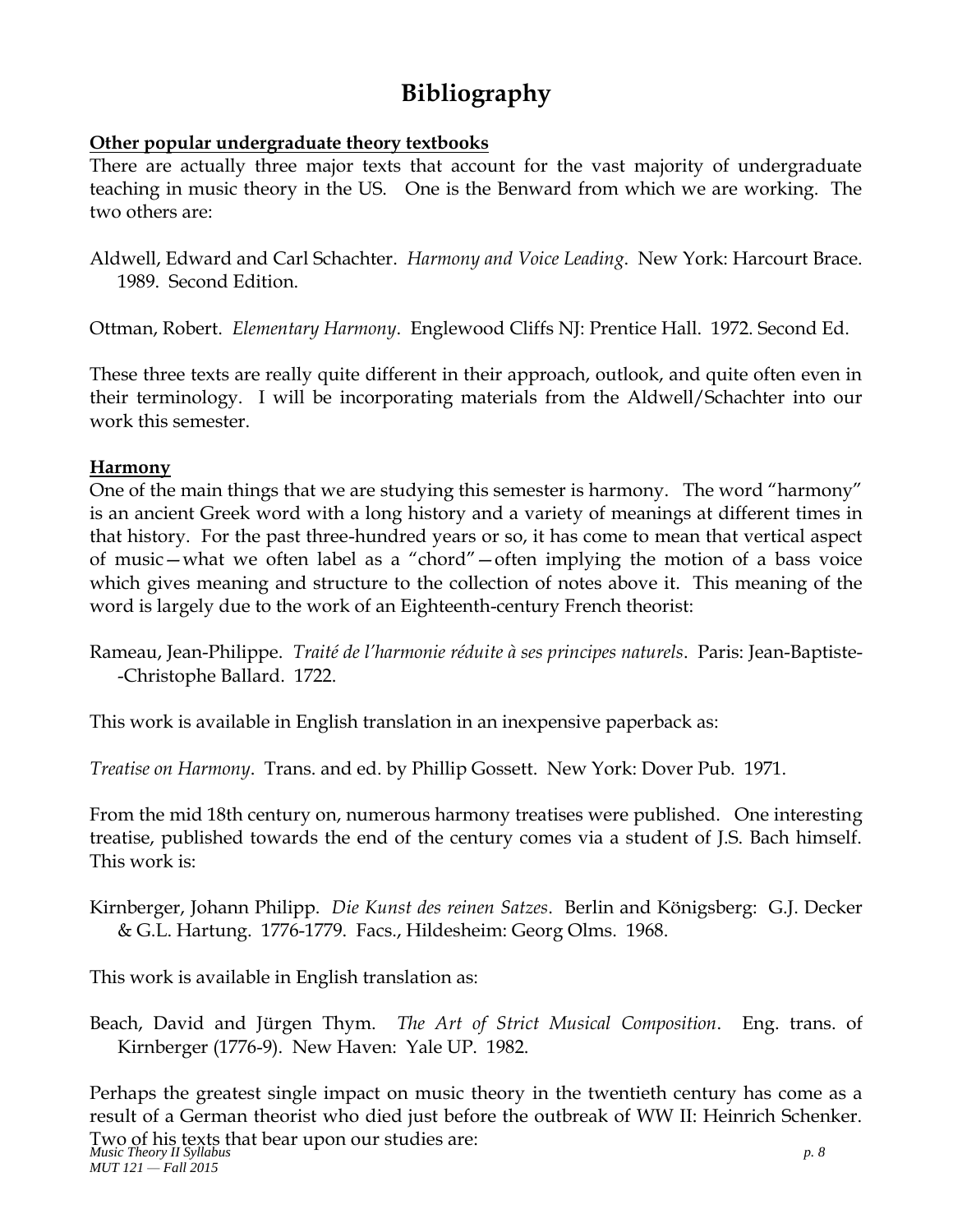*Harmony*. Trans. by Elisabeth Mann Borgese. Chicago: Chicago UP. 1950.

*Free Composition*. Trans. by Ernst Oster. New York: Longman. 1979.

#### **General bibliographic reference for Music Theory**

The easiest  $-$  and least expensive!  $-$  source book that we currently have for music theory is:

Damschroder, David and David Russell Williams. *Music Theory from Zarlino to Schenker*. Joel Lester, ed. Stuyvesant NY: Pendragon Press. 1990.

If you have any interest in music theory, I HIGHLY recommend it. For about fifty dollars you can have an extremely valuable sourcebook for about three centuries of music theory and its sources.

For a broad overview of counterpoint, Fux, and the whole world of eighteenth-century theory:

Lester, Joel. *Compositional Theory in the Eighteenth Century*. Cambridge: Harvard Univ. Press. 1992.

#### **Keyboard harmony and figured bass manuals**

There are two major currents that flow into what we think of as harmony: counterpoint and figured bass. There are literally dozens of books devoted to these issues. One compendium of figured bass practice that is readily available is:

Arnold, Franck Thomas. *The Art of Accompaniment from a Thorough-Bass*. London: Oxford UP. 1931. Repr., New York: Dover. 1965.

#### **Counterpoint**

Most of what we think of as species counterpoint comes from Johann Joseph Fux. His treatise is:

Fux, Johann Joseph. *Gradus ad parnassum*. Vienna: Van Ghelen. 1725. Facs., New York: Broude Bros. 1966.

An English translation of the counterpoint section is available in:

Mann, Alfred. *The Study of Counterpoint*. Trans. of J. J. Fux. *Gradus ad parnassum*. New York: Norton. 1965, 1971.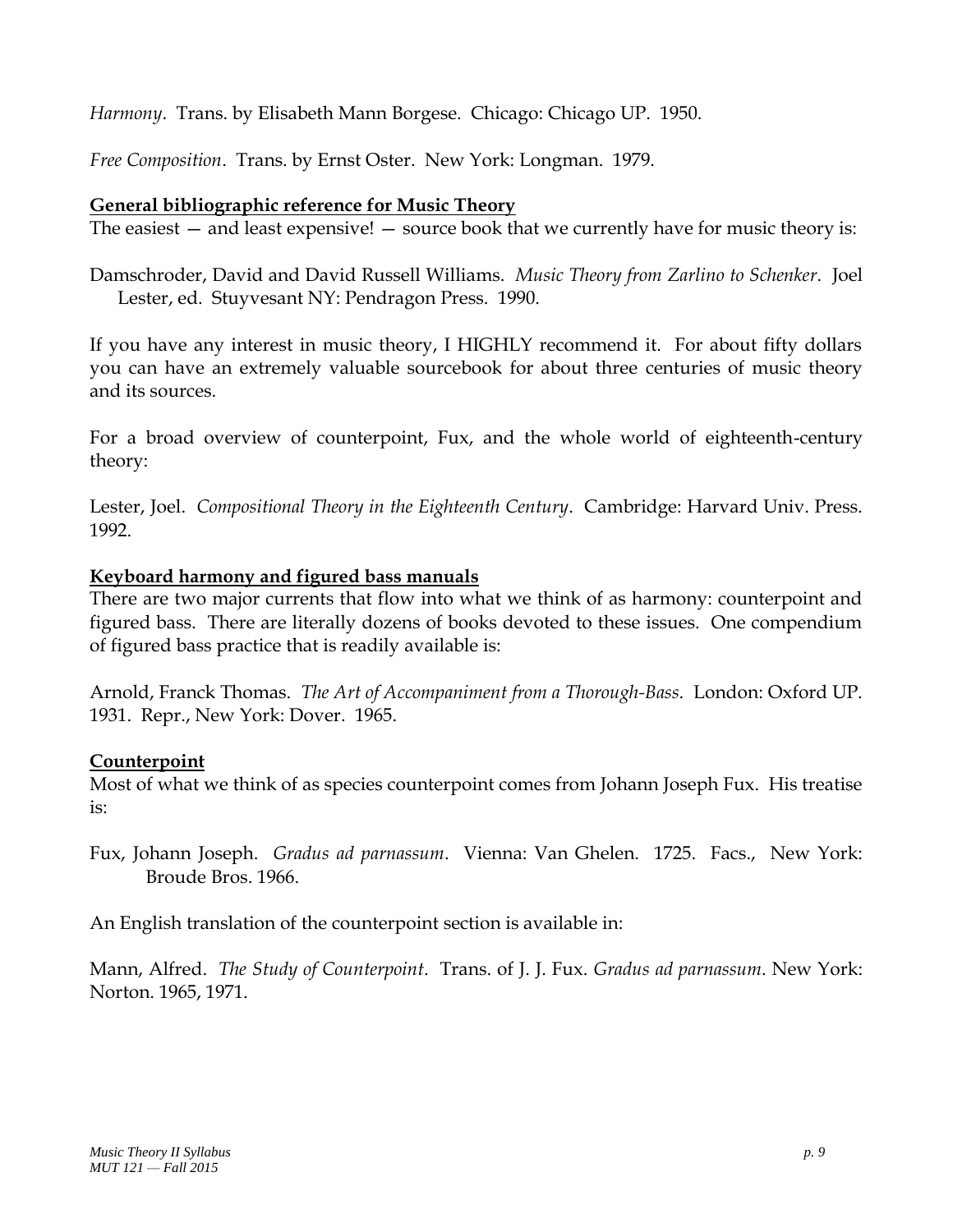# **Fall 2015** Calendar

| <b>FALL SEMESTER 2015</b>                                                        |                  |
|----------------------------------------------------------------------------------|------------------|
| <b>New Faculty Orientation</b>                                                   | Aug 20-21        |
| <b>Faculty Development Day</b>                                                   | Aug 24           |
| All-Faculty Convocation/Scholarship<br>Day                                       | Aug 25           |
| Department/School Faculty Meetings                                               | Aug 26           |
| <b>New Student Orientation</b>                                                   | Aug 28-29        |
| Residence Halls Open:<br><b>New Students</b><br><b>Returning Students (Noon)</b> | Aug 28<br>Aug 30 |
| FALL 2015 Semester & Quad I<br><b>Classes Begin (Monday Schedule)</b>            | Sept 1           |
| Labor Day (No Classes)                                                           | Sept 7           |
| Last Day to Add Quad I Classes                                                   | Sept 8           |
| Last Day to Add Semester Classes                                                 | Sept 11          |
| Last Day to Drop Quad I Classes                                                  | Sept 25          |
| <b>Spiritual Renewal Week</b>                                                    | Sept 28-Oct 2    |
| <b>Quad I Classes End</b>                                                        | <b>Oct 20</b>    |
| <b>Quad II Classes Begin</b>                                                     | <b>Oct 21</b>    |
| Fall Break Day (No Classes)                                                      | Oct 23           |
| Last Day to Add Quad II Classes                                                  | Oct 27           |
| Mid-Semester Grades Distributed                                                  | Oct 27-28        |
| <b>Quad I Grades Due</b>                                                         | Oct 30           |
| Priority Online Registration for<br>Spring 2016                                  | Nov 2-13         |
| Last Day to Drop Semester Classes                                                | Nov <sub>6</sub> |
| Last Day to Drop Quad II Classes                                                 | Nov 13           |
| Board of Trustees Fall Meeting                                                   | Nov 19-20        |
| Alumni Homecoming                                                                | Nov 19-21        |
| Thanksgiving Recess (No Classes)                                                 | Nov 25-27        |
| <b>Classes End</b>                                                               | <b>Dec 11</b>    |
| <b>Final Examinations</b>                                                        | Dec 14-18        |
| Residence Halls Close (Noon)                                                     | Dec 19           |
| Fall Semester & Quad II Grades Due                                               | Dec 27           |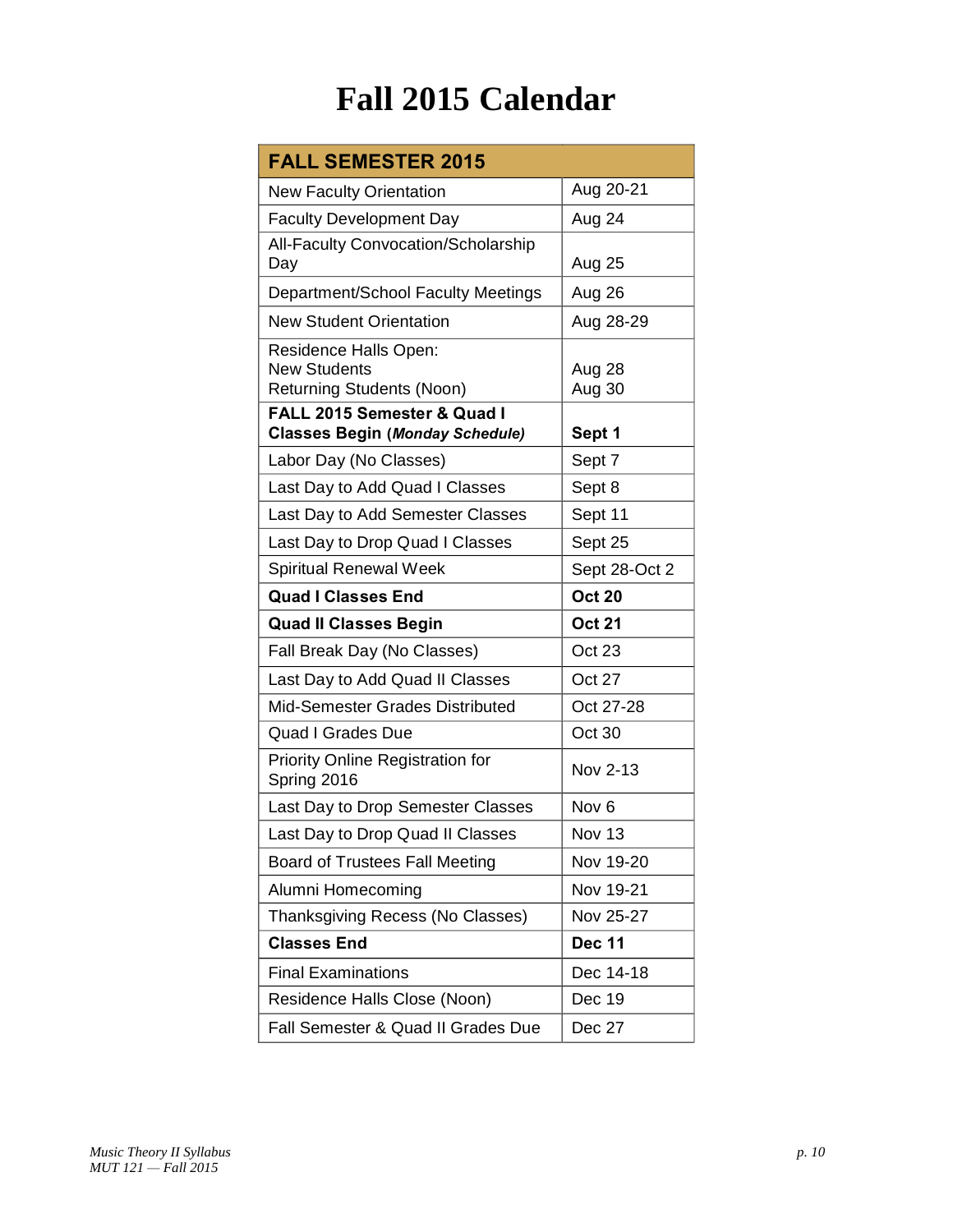## **Final Exam Schedule**

#### **FINAL EXAMINATION SCHEDULE / 2015-2016**

*Note: Final examinations for day classes not in the schedule below should be given during the time slot most comparable to the class meeting time. Final examinations for evening classes not in the schedule below are given at 7:30 p.m. on the day the class normally meets.*

|                                | <b>Regular Class Meeting</b> | <b>Exam Day</b> | <b>Exam Time</b>     |
|--------------------------------|------------------------------|-----------------|----------------------|
| <b>AII SPA101 &amp; SPA102</b> |                              | <b>Friday</b>   | 10:30-1:00 p.m.      |
| AII MTH203                     |                              | <b>Monday</b>   | 7:30-10:00 a.m.      |
| AII MTH303                     |                              | Wednesday       | 4:30-7:00 p.m.       |
| 7:25-8:20                      | MWF, MTWF, MWRF, MTWRF       | Wednesday       | $7:30-10:00$ a.m.    |
| 7:25-8:20                      | TR                           | Thursday        | 7:30-10:00 a.m.      |
| 7:25-9:10                      | TR.                          | Thursday        | $7.30 - 10.00$ a.m.  |
| 8:00-9:15                      | TR                           | Thursday        | 7:30-10:00 a.m.      |
| 8:30-9:25                      | MWF, MTWF, MWRF, MTWRF       | Friday          | 7:30-10:00 a.m.      |
| 8:30-9:35                      | MWF, MTWF, MWRF, MTWRF       | Friday          | 7:30-10:00 a.m.      |
| 8:30-9:25/9:40                 | $\overline{\mathbf{R}}$      | <b>ruesuay</b>  | $7:30-10:00$ a.m.    |
| 9:30-10:45                     | TR                           | Tuesday         | 10:30 a.m.-1:00 p.m. |
| 10:00-10:50                    | TR                           | Tuesday         | 10:30 a.m.-1:00 p.m. |
| 10:00-11:45                    | TR                           | Tuesday         | 10:30 a.m.-1:00 p.m. |
| 10:55-12:05                    | MWF, MTWF, MWRF, MTWRF       | Monday          | 10:30 a.m.-1:00 p.m. |
| 11:00-11:55                    | MWF, MTWF, MWRF, MTWRF       | Monday          | 10:30 a.m.-1:00 p.m. |
| 11:00-11:55/12:10              | <b>TR</b>                    | Thursday        | 10:30 a.m.-1:00 p.m. |
| 11:00-12:15                    | TR                           | Thursday        | 10:30 a.m.-1:00 p.m. |
| 12:15-1:10                     | MWF, MTWF, MWRF, MTWRF       | Wednesday       | 10:30 a.m.-1:00 p.m. |
| 12:15-1:20                     | MWF, MTWF, MWRF, MTWRF       | Wednesday       | 10:30 a.m.-1:00 p.m. |
| 12:30-1:20                     | TR                           | Thursday        | $1:30-4:00 p.m.$     |
| 12:30-2:15/2:25                | TR                           | Thursdav        | 1:30-4:00 p.m.       |
| 1:30-2:25                      | MWF, MTWF, MWRF, MTWRF       | Wednesday       | 1:30-4:00 p.m.       |
| 1:30-2:35                      | MWF, MTWF, MWRF, MTWRF       | Wednesday       | 1:30-4:00 p.m.       |
| 1:30-2:25                      | TR                           | Tuesday         | 1:30-4:00 p.m.       |
| 1:30-2:45                      | TR                           | Tuesday         | 1:30-4:00 p.m.       |
| 2:55-3:50                      | MWF, MTWF, MWRF, MTWRF       | Monday          | 1:30-4:00 p.m.       |
| 2:45-3:55                      | MWF, MTWF, MWRF, MTWRF       | Monday          | 1:30-4:00 p.m.       |
| 2:55-3:50                      | TR                           | Thursday        | 4:30-7:00 p.m.       |
| 3:00-4:15                      | TR                           | Thursday        | 4:30-7:00 p.m.       |
| 3:00-4:45                      | TR                           | Tuesday         | 4:30-7:00 p.m.       |
| 4:00-4:55                      | MWF, MTWF, MWRF, MTWRF       | Friday          | 4:30-7:00 p.m.       |
| 4:05-5:15                      | MWF, MTWF, MWRF, MTWRF       | Friday          | 4:30-7:00 p.m.       |
| 4:00-4:55                      | TR                           | Tuesday         | 4:30-7:00 p.m.       |

 $\overline{\phantom{a}}$ 

 $\bm{\mathcal{D}}$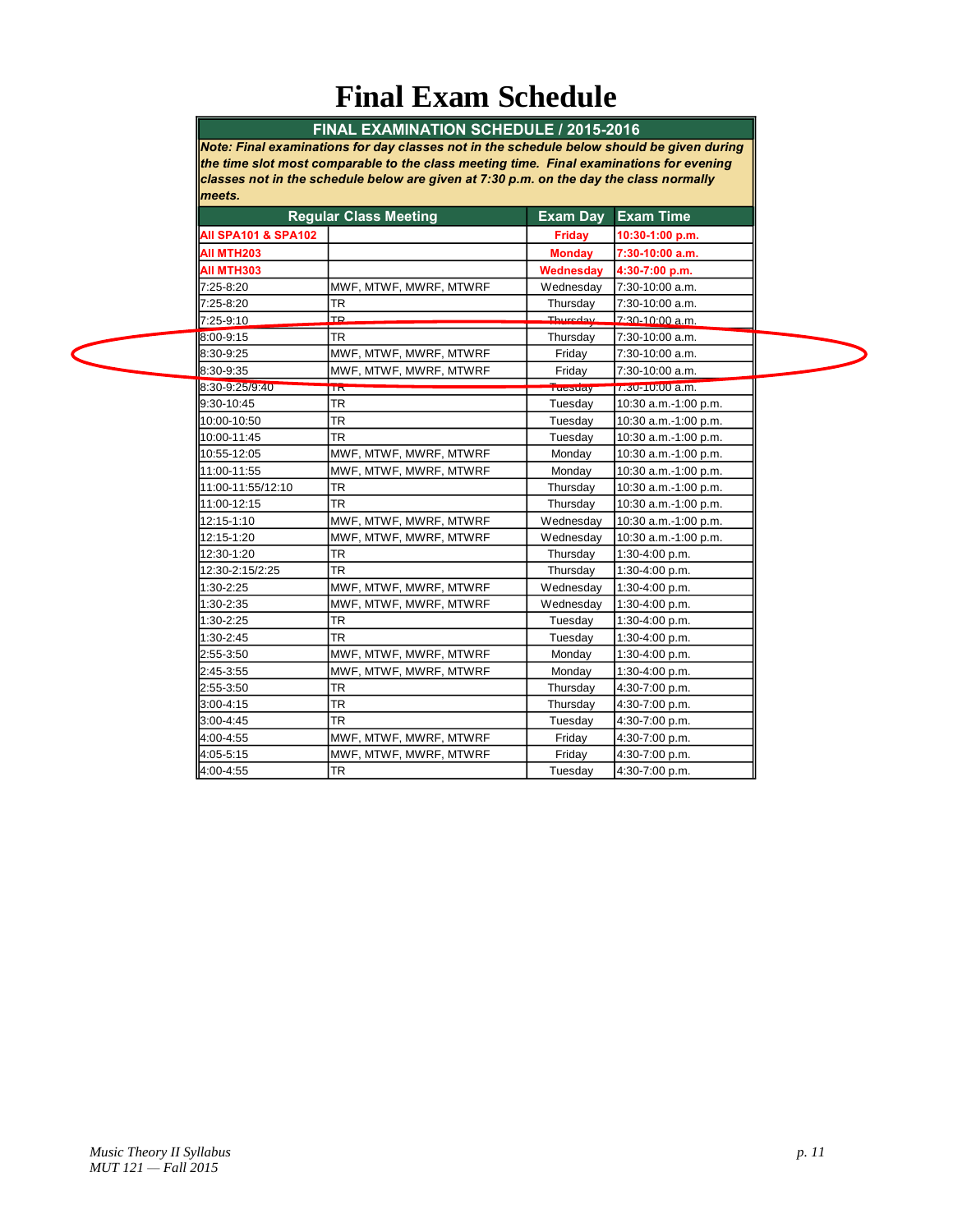| Class No. Dates |      | Ch. No. | Subject                                                                                                                                                                                                                                                                    |
|-----------------|------|---------|----------------------------------------------------------------------------------------------------------------------------------------------------------------------------------------------------------------------------------------------------------------------------|
| $\mathbf{1}$    | 9/4  | 14      | in class:<br>intro to V and $V^7$ of V<br>wrkbk. pp. 101-2<br>Erlkönig<br>$\bullet$<br>II7-V-I in all keys<br>Bona ; Bob ; alto clef<br>homework:<br>read ch. 14 and complete the online quiz<br>before 700a, 8/25<br>finish wrkbk. pp. 101                                |
| $\overline{2}$  | 9/6  |         | in class:<br>turn in pp. 101<br>p. 102<br>$\bullet$<br>examples of text painting<br>Bona ; Bob ; alto clef<br>Dictation<br>homework:<br>Die Liebe Farbe<br>$p. 103 \#1$                                                                                                    |
| $\mathfrak{Z}$  | 9/9  |         | in class:<br>turn in $p. 83 \#3$<br>p. 85, no. 3<br>Die Liebe Farbe and examples of text<br>painting<br>Bona ; Bob ; alto clef<br>homework:<br>read Ch. 11 and complete the online quiz<br>before 700a, 8/30<br>text painting exercise<br>٠<br>p. 85 no. 4<br>MacGamut due |
| $\overline{4}$  | 9/11 | 11      | VI and IV <sup>6</sup><br>in class:<br>turn in $p. 85$ , no. 3<br>$Ch. 11 - VI. IV6$ and the arpeggiated bass<br>pp. 73-4<br>Bona ; Bob ; alto clef                                                                                                                        |

# **An Approximate Timeline—v1.0**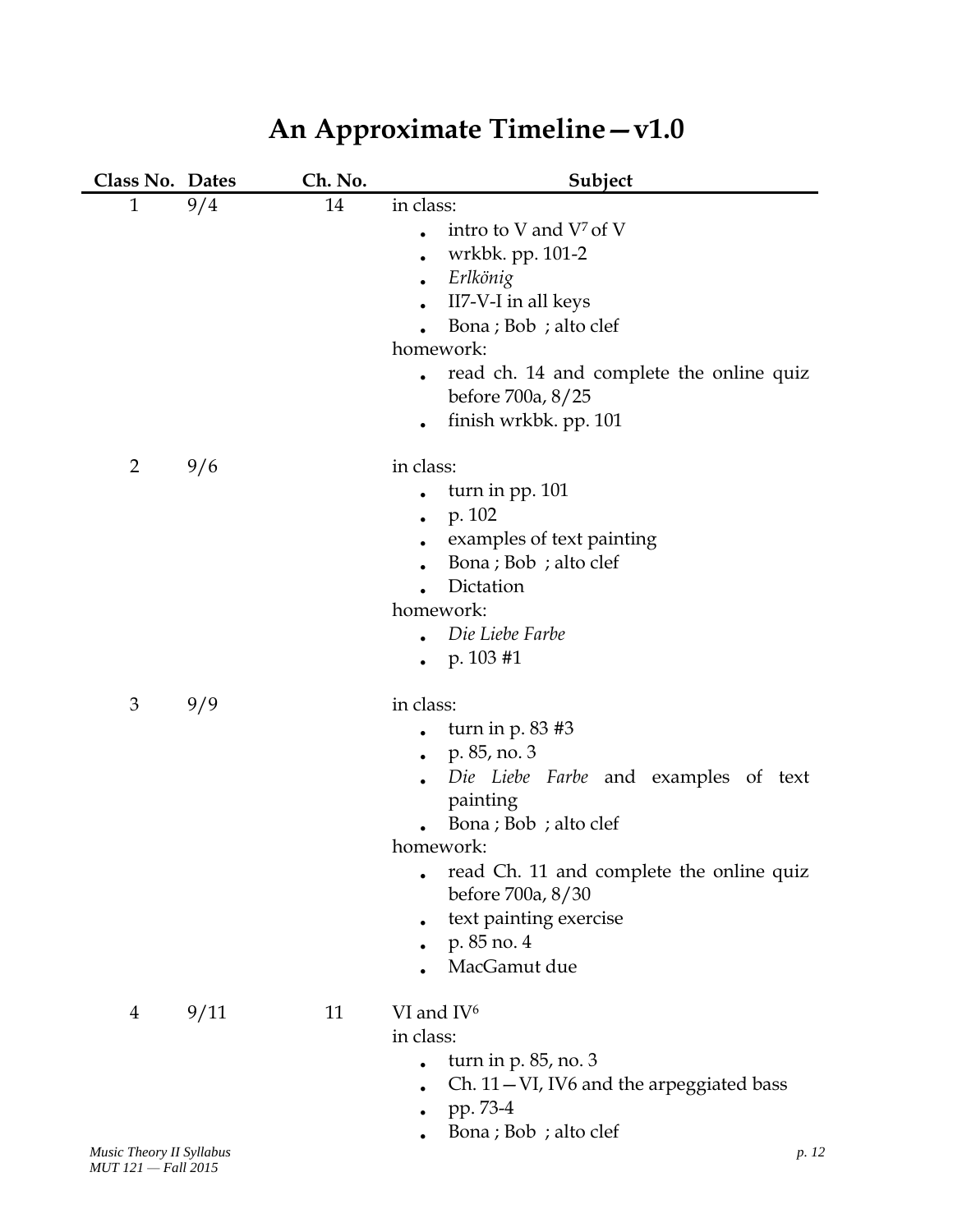| Class No. Dates |       | Ch. No. | Subject                                                                                                                                                                                     |
|-----------------|-------|---------|---------------------------------------------------------------------------------------------------------------------------------------------------------------------------------------------|
|                 |       |         | homework:<br>complete pp. 73-4<br>read Ch. 13 and complete the online quiz<br>before 700a, 9/1                                                                                              |
| 5               | 9/13  |         | in class:<br>turn in pp. 73-4<br>Ch. 13, Other uses of IV6 and VI<br>pp. 89-90<br>Ich grolle nicht<br>Bona ; Bob ; alto clef<br>Dictation<br>homework:<br>finish pp. 89-90<br>form homework |
| 6               | 9/16  |         | in class:<br>turn in pp. 89-90<br>p. 91#3<br>$\bullet$<br>homework:<br>$p.91 \#4$<br>MacGamut due                                                                                           |
| 7               | 9/18  |         | turn in $p. 91$ #4<br>review for chapter test<br>dictation test                                                                                                                             |
| $8\,$           | 9/20  |         | <b>Test on Chapters 11-13</b><br><b>First Bonathon Test</b><br>MacGamut due                                                                                                                 |
| 9               | 9/23  |         |                                                                                                                                                                                             |
| 10              | 9/25  |         | Art Song-Part I                                                                                                                                                                             |
| 11              | 9/27  |         |                                                                                                                                                                                             |
| 12              | 9/30  | 14      | V as a Key Area                                                                                                                                                                             |
| 13              | 9/2   |         |                                                                                                                                                                                             |
| 14              | 9/4   |         |                                                                                                                                                                                             |
| 15              | 9/7   |         |                                                                                                                                                                                             |
| 16              | 9/9   | 15      | III and VIII chords                                                                                                                                                                         |
| 17              | 10/11 |         |                                                                                                                                                                                             |
| 18              | 10/14 |         |                                                                                                                                                                                             |
| 19<br>20        | 10/16 |         |                                                                                                                                                                                             |
|                 | 10/18 |         | <b>Test on Chapters 14-15</b>                                                                                                                                                               |